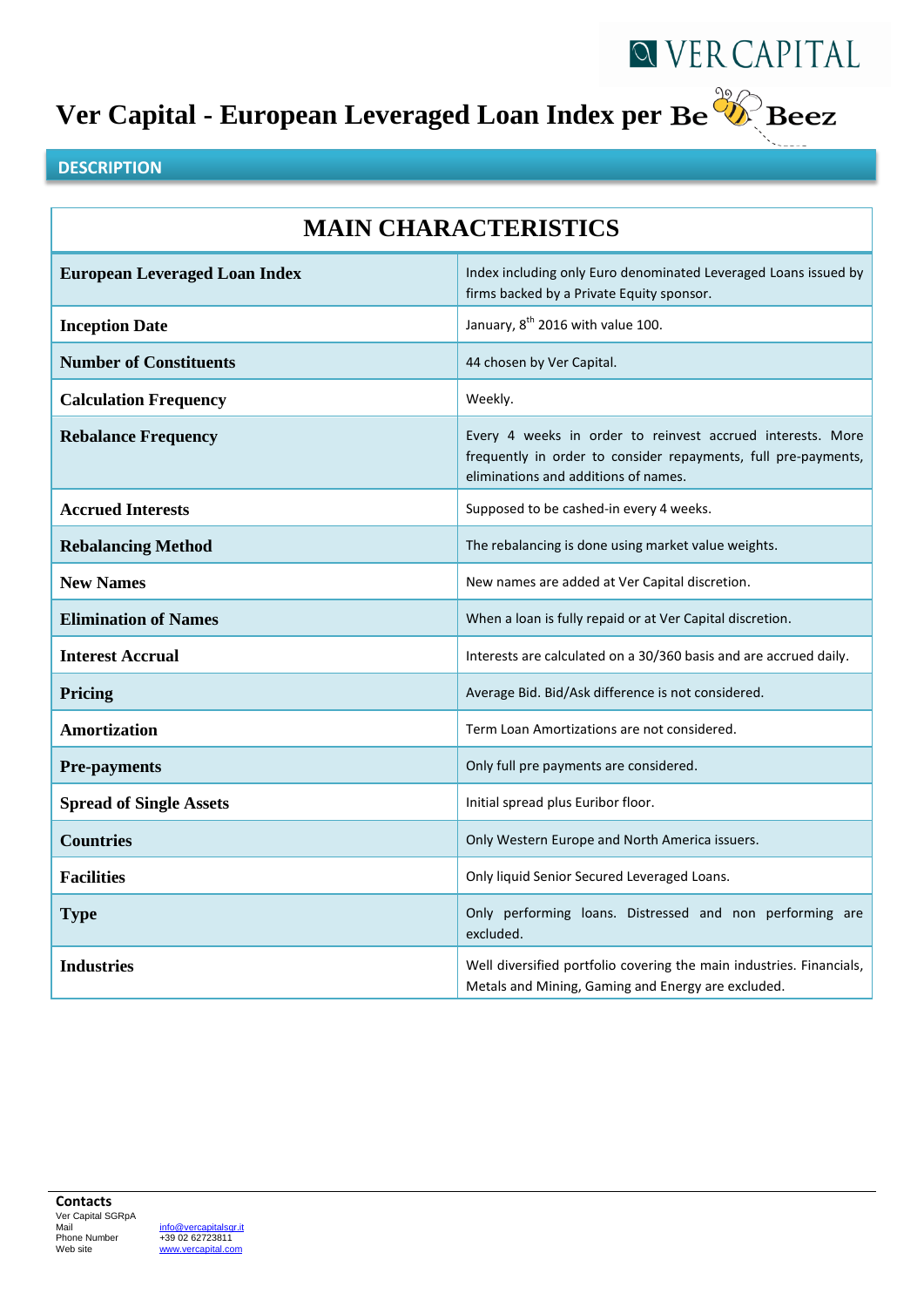

## **Ver Capital - European Leveraged Loan Index per**

#### **INDUSTRY DIVERSIFICATION – 03/02/2017**



#### **STATISTICS AS OF 03/02/2017**

| Portfolio Average Total Spread | 4.33% |
|--------------------------------|-------|
| Portfolio Average YTM          | 4.11% |
| Portfolio Average Rating       | $B+$  |
| Names in Portfolio             | 44    |



| <b>Total Return</b>                         |           |
|---------------------------------------------|-----------|
| For the 7 days ending on 03/02/2017         | $+0.09\%$ |
| For the 28 days ending on 03/02/2017        | $+0.81%$  |
| YTD (30/12/2016 - 03/02/2017)               | $+0.98%$  |
| Since inception on 08/01/2016               | $+6.92%$  |
| 2016 Total Return (08/01/2016 - 30/12/2016) | +5.88%    |

#### **Contacts**

Ver Capital SGRpA